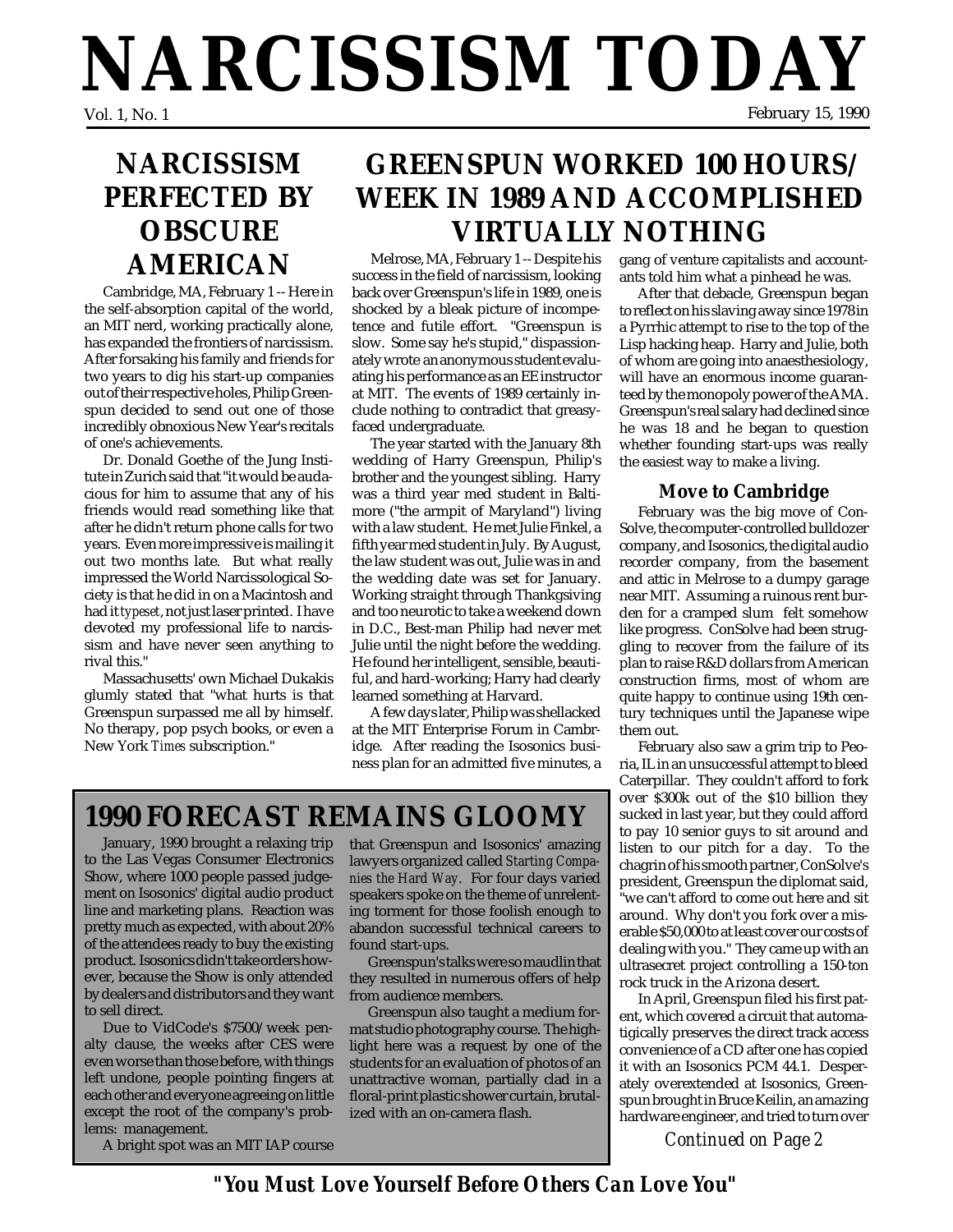### **1989: FITTING CLOSE TO DECADE OF MEDIOCRITY**

*Continued from Page 1*

the managment to someone completely ill-equipped for the job whose tenure at the company was brief and whose failure to perform resulted in Greenspun's promotion to President-for-Life.

#### **Sojourn at Dude Ranch**

Greenspun spent some time in the spring hacking out extensions to Con-Solve's *Site Controller* product and finally holed up in a trailer in the desert for a month.

Imagine a dry place 30 miles from civilization where Caterpillar has been demolishing the mountains for 40 years. The roads in this wasteland are so dusty that you can get lost in your own dust if you drive more than 2 mph, which can be hazardous because of potholes the size of Toyotas designed to test truck suspensions. It hit 116 degrees almost every day.

Imagine standing near a truck bigger than a house that goes 20 mph with no driver. You can't hear anything over the 1200 hp engine except the periodic 500 ft. overflights by F15 and F16s dogfighting in the wasteland. You can't see anything in the dust until it is on top of you.

The following shed some light into this particular corner of hell:

• the nice, laid back, competent and hard-working CAT guys who were satisfied with ConSolve's product

• the \$150/night resorts that charge \$60/night in June (try tennis in the sun when it is 110 in the shade)

•isolation from multiple commitments and being able to concentrate on doing one thing well

• visiting with Suzanne, his older sister, and nephews Norman (2.5) and David (0.75) at husband Jeff's parent's retirement house in Sun City West.

While he was in Arizona, a storm blew two enormous trees down on Greenspun's childhood home in Bethesda, MD, forcing his recently-retired parents to return from a European vacation.

After the big demo, Rebecca, who is almost finished with her Ph.D. in ocean physics at MIT, flew out for a 10-day desert holiday. Greenspun tells the story on Page 3.

#### **Southern California Days**

Greenspun spent the rest of July cleaning things up at ConSolve and Isosonics and attending a conference in Santa Barbara on large spatial databases. Greenspun flew into LA, visited the Getty Museum , and barged in on cousin Harry Gittes in Beverly Hills. Harry was relax-

ing after finishing *Breaking In*, another movie the critics liked and the public didn't, despite a great performance by Burt Reynolds. You know you're in LA when your cousin eats blended nuts for breakfast, sings "If I Only had a Brain" to his Akita, calls his wife "The Baby Factory" and the TV news gives a numbered outline of the daily gang murders.

August brought a patent filing for ConSolve on a location system and the escalation of tension between Greenspun and ConSolve. The tension began as a result of Isosonics and ended with everyone having diametrically opposed points of view. ConSolve originally agreed to share with Isosonics, but ended up unhappy with the arrangement.

#### **Moving and Stripping**

In September, ConSolve kicked Isosonics out to a yuppie rehabbed brick mill 1.5 blocks away. For a coal strip mining demo, Greenspun extended *Site Controller* to build a complete 3D model of the subsurface from boring data. Queries into that model could take the form *If I mined from the bottom of the Stockton Seam to the top of the Upper Coalburg, how much rock would I have to dig per ton of burnable coal?* or *Based on nearby borings, what is the ash content of coal underneath the mouse cursor?* The potential customer, a despoiler of the West Virginia landscape, said the demo did everything a \$200,000 system that they already owned did, was 100 times faster and was interactive; they also didn't buy (yet).

October was mostly shooting a video for Caterpillar, shooting fashion ads and annual report stills with Henry, and above all, Isosonics. Mindless expansion had brought the headcount up to three paid engineers (Bart, Brewster and Bruce) plus volunteers (Greenspun, EE grad student Henry Wu and EE professor Bill Dally). Henry and Greenspun converted an extra 1000 sq. ft. into a great photo studio (14 ft. ceilings, wide seamless, 4x5 Sinar, 120 Rollei). October brought Act I of the strange saga of VidCode. This company was financed by v.c.'s who had always said that Isosonics was worthless.

In August, Greenspun discovered that what VidCode wanted to do was recognize bits in video that identified particular TV commercials and report to advertisers when their commercial was aired for auditing purposes. He FAXed them that Isosonics could do something like this trivially since "we pull 1.4 Mbits/ second out of video."

In October they finally showed up to

explain their problem again and all the years and money they'd spend trying to solve it; Isosonics replied, "we can do that in a weekend." They shelled out \$4500 when the problem was solved (Nov 7) and bought a \$200,000 license on Dec 1.

November found Greenspun getting squeezed out of ConSolve, driving down to D.C. to see the rebuilt homestead and working on VidCode and a private placement (bleeding money from the rich) for Isosonics.

In December, Greenspun was overwhelmed with completing the Isosonics business plan, delivering a printed-circuit board design to VidCode (\$7500/ week penalty clause), getting ready to show off the PCM 44.1 at the Consumer Electronics Show (Jan 6 in Vegas), salvaging an old consulting contract with Fidelity Investments that he had turned over to friends and getting criticized by everyone for substandard performance.

#### **Looking Back**

Although Greenspun learned a lot about circuits in 1989 and hacked out some fairly complex code, this seemed mostly a year of frustration and mindnumbing dealings with business issues. Normally, Greenspun spent 40 hours/ week doing good technical work and 40 hours having fun. In 1989, he substituted frustrating business activities for the fun and vividly demonstrated the *Peter Principle*. (L.J. Peter, 1969, a must read).

With each startup, Greenspun took on more business responsibilities and each startup was more difficult. Naive observers blamed the hostile venture capital climate. Students of Peter recognized the simple truth: A competent programmer, Greenspun found his level of incompetence as an entrepreneur.

"All the well-intentioned advice I received was mutually contradictory so that there was no way to reduce the net amount of criticism," said Greenspun. "Many times I wished that I had stayed in graduate school where people get smarter. My life can be pretty hard. And it takes up all of my time."

*Narcissism Today* is published by the AutoEros Society, 55 Russell St., Melrose, MA 02176. Tel. (617) 662- 8735. Email: philg@mit.edu.

Editor-in-Chief: George Samoyed